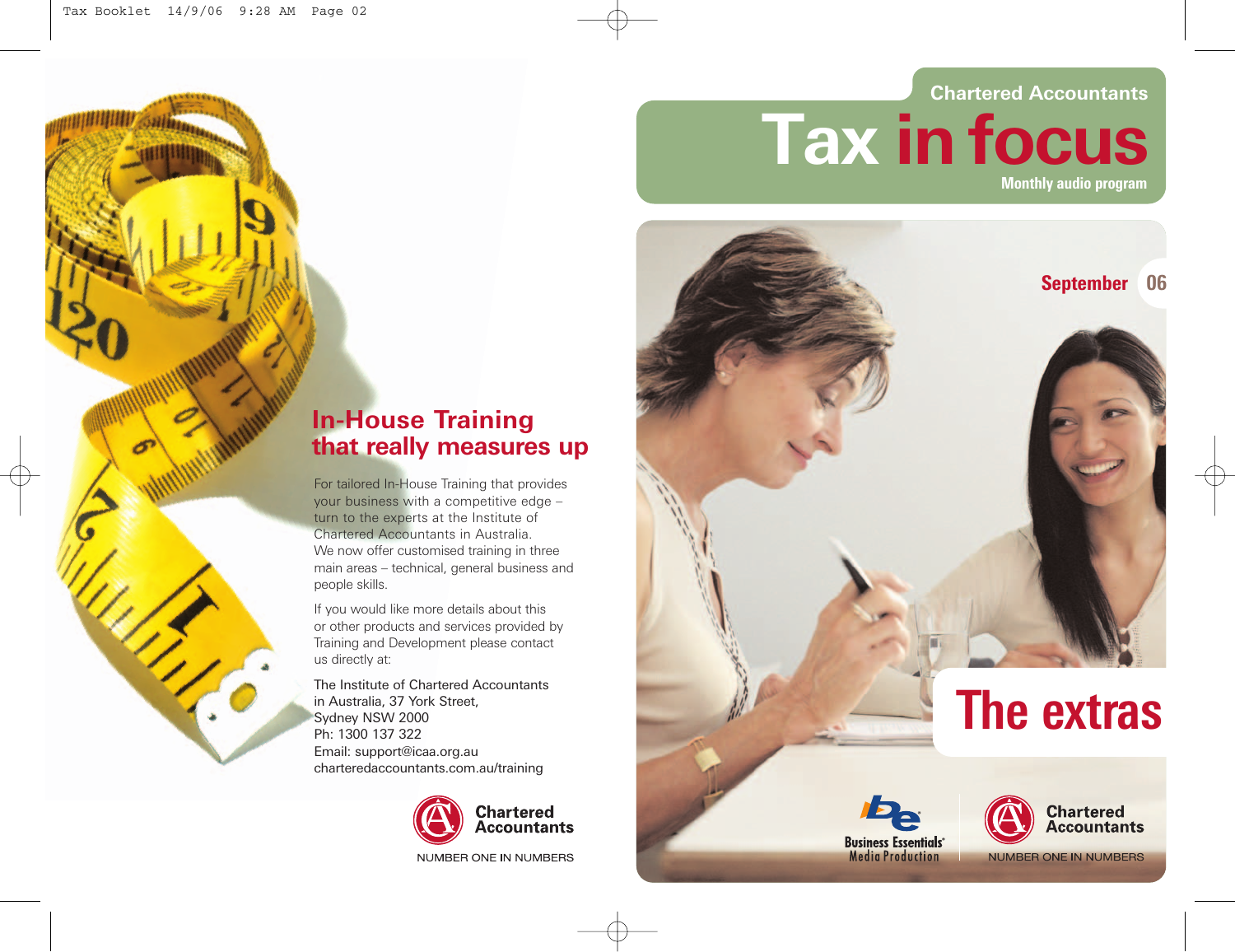*"The Institute's In-House Tax Training has taken our firm's training program to a new level"*

*Gavin Johns CA - Hirn Newey - DFK*

The Institute of Chartered Accountants In-House Tax Training provides you with a cost effective and flexible means of keeping your staff and business up-to-date with the ever-changing world of tax.

#### Tax is universal. But your business needs are unique

Our expert tax trainers will develop a training program to address the key tax issues relevant to your business. We will tailor training programs to suit your time, budget and training needs.

Our experienced in-house tax specialists have the practical knowledge and experience to deliver an industry leading tax update. Their aim is to focus specifically on the needs of your business, ensuring a more focused and interactive approach than ever before.

## **This month's essentials**

## **This month's essentials** Track 1 Legislation Update

- > Taxation Laws Amendment (2006 Measures No 5) Bill 2006 - before the House of Representatives
- > Taxation Laws Amendment (2006 Measures No 4) Bill 2006 - referred to Senate Economics Committee
- > Taxation Laws Amendment (Repeal of Inoperative Provisions) Bill 2006 - before the Senate
- > International Tax Agreements Amendment Bill (No 1) 2006 - before the Senate

## Track 2 Rulings, Determinations, Announcements

- > TR 2006/7 Special income derived by super funds
- > IT 2503 Practice entities Addendum limits application of old ruling
- > Medical Expenses Offset Guidelines

website www.be.com.au Chief Editor John Hounslow Production Manager Heather Dawson Studio Manager Peter Letts Advertising/Sponsorship Nick Schildberger nschildberger@be.com.au Manager Editor Michael Schildberger Publisher Business Essentials Pty Ltd ABN 98 006 144 449 405 Riversdale Road, Hawthorn East VIC 3123 Phone (03) 9882 8333 Fax (03) 9882 8017



NUMBER ONE IN NUMBERS

© Copyright 2006 Business Essential Pty Ltd ABN 98 006 144 449 and the Institute of Chartered Accountants in Australia ABN 50 084 642 571. Business Essentials and the BE logo are registered trademarks of Business Essentials Pty Ltd. Neither Business Essentials Pty Ltd nor Michael Schildberger, nor the Institute of Chartered Accountants in Australia, nor sponsors of this program accept any form of liability, be it contractual, tortious or otherwise, for the contents of this CD or for any consequences arising from its use or any reliance placed upon it. The information, opinions and advice contained in this CD are of a general nature only and may not relate to or be relevant to your particular circumstances.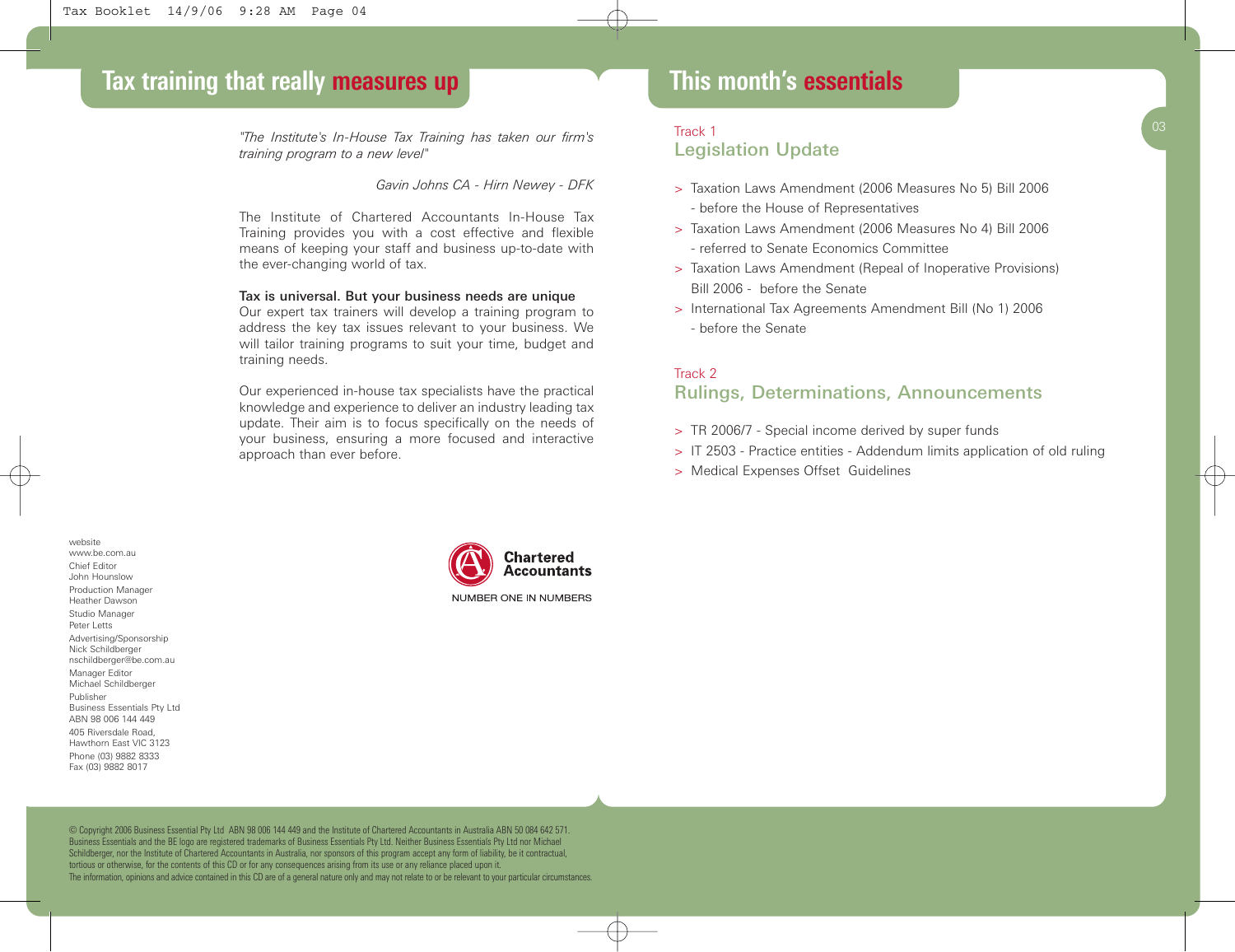# **This month's essentials**

## Track 3  $3<sup>05</sup>$ Cases

- > Hall v FCT Non-commercial losses and olive growing
- > Slade Bloodstock Pty Ltd v FCT Loan repayments not subject to FBT
- > Case 11/2006 No CGT roll-over relief for same sex couple
- > Case 12/2006 No deduction for controlling super
- > R & D Holdings Pty Ltd v DFCT Trading stock and losses
- > Weyers & Ors v FCT loans from trust treated as distributions
- > FCT v Condell Distribution of shares assessable as dividend
- > Cowling v FCT Payment not bona fide redundancy

## Track 4 ATO Administration

- > 2006 2007 Compliance Program
- > PS LA 2006/8 Remission of SIC and GIC

#### Track 5 **GST**

- > ATO funding 'test case' on GST and residential premises
- > GSTD 2006/1 Simplified accounting method for cafes and restaurants

## Track 6

## Stop Press

> Simpler Super - Outcomes of Consultation